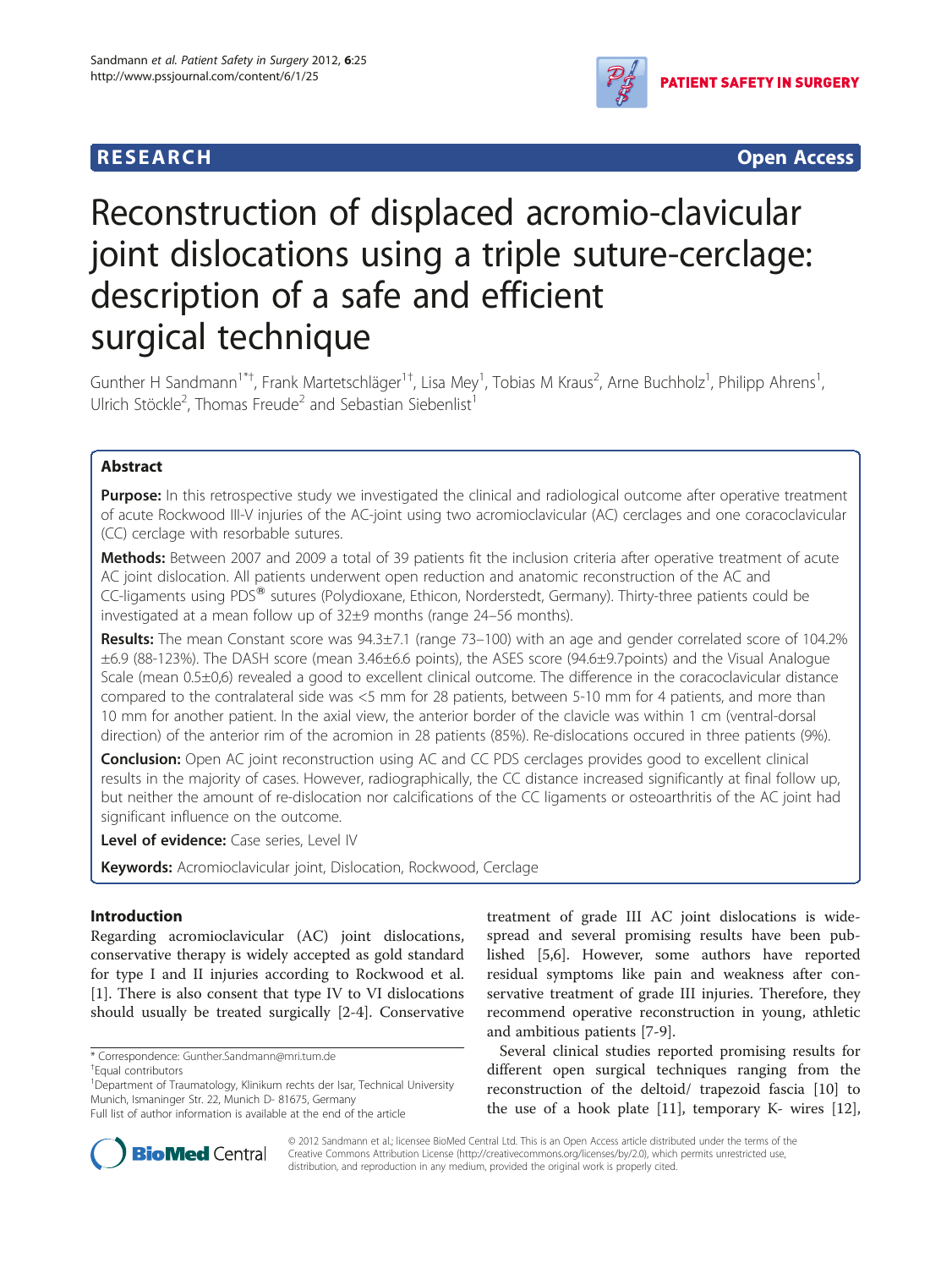<span id="page-1-0"></span>CC- screw [[13\]](#page-6-0) or primary ligament transfers [[14\]](#page-6-0). In recent years, arthroscopic procedures using suture anchors or tight rope fixation with or without tendon grafts are being advocated more and more frequently [[4,15-17\]](#page-6-0).

The cerclage augmentation of the coracoclavicular (CC) ligaments has been shown to produce good to excellent clinical results, while the radiological results showed a certain amount of re-dislocation, independently from the type of sutures used [\[3,18,19](#page-6-0)]. The presentedtechnique, using AC and CC cerclages with resorbable sutures ( $PDS^{\circledast}$ ; Ethicon, Norderstedt/Germany) can provide an anatomic restoration of the joint congruity and might lead to improved AC stability. However, data regarding this operative technique is limited and little is known about additional factors influencing the surgical outcome [[19](#page-6-0)].

Therefore, the purpose of the present study was to evaluate the functional and radiological outcome after triple cerclage fixation for anatomic reconstruction of acute AC-joint dislocations Rockwood type III to V with resorbable sutures [\[1](#page-6-0),[19](#page-6-0)].

We hypothesized that this technique will lead to equal or superior functional results when compared to those reported in the literature for other surgical procedures and that the additional AC cerclage improves the radiological results with a lower rate of re-dislocation. Furthermore, we postulated that the type of injury would not influence the functional outcome.

# Materials and methods

#### **Patients**

For this retrospective data analysis we evaluated the records of all patients operatively treated due to AC joint dislocation Rockwood [[1\]](#page-6-0) type III to V between 2007 and 2009 in a level 1 trauma centre. In all cases an anatomic reconstruction of the CC and the AC ligaments using cerclages with resorbable sutures was performed. For inclusion in the study, which was approved by an ethic committee, all patients had to declare their written consent to participate. Furthermore the patients had to be skeletally mature and at least 2 years out of surgery. Patients with chronic AC-joint dislocation (delay from injury to surgery of more than 21 days), previous ACjoint surgery, and/or associated fractures of the clavicle, acromion or the coracoid process were excluded from the study. Of the 39 patients that met the inclusion criteria, 33 (85%) were available for clinical evaluation. From these 33 patients three refused the x-ray at follow up. The average patient age was 39 years (range, 18– 71 years) at time of surgery. According to the Rockwood classification [\[1](#page-6-0)] there were nine type-III, nine type-IV and fifteen type-V injuries in 30 male and 3 female patients (see Table 1). In 19 patients the dominant arm was affected. Twenty-five patients had suffered an

#### Table 1 Patient characterization and clinical outcome

| Number of patients at follow up                            | 33 / 39 (85%)           |
|------------------------------------------------------------|-------------------------|
| Mean age (range)                                           | 39 (18-71)              |
| Gender N (%)                                               | Women: 3 (9%)           |
|                                                            | Men: 30 (91%)           |
| Mean time between injury and surgery,<br>days (range)      | $5(0-9)$                |
| Dominant shoulder N (%)                                    | 20 (61%)                |
| BMI [kg/m2] (range)                                        | 25.3 (21-34)            |
| Mean duration of surgery, minutes (range)                  | 76 (55-111)             |
| Subjective satisfaction N (%)                              |                         |
| Excellent                                                  | 20 (61%)                |
| Good                                                       | 11 (33%)                |
| Fair                                                       | $1(3.0\%)$              |
| Poor                                                       | $1(3.0\%)$              |
| Mean CS at FU ± SD (range)                                 | $94.3 \pm 7.1$ (73-100) |
| Results N (%):                                             |                         |
| Excellent                                                  | 26 (79%)                |
| Good                                                       | 6(18%)                  |
| Satisfactory                                               | 1(3%)                   |
| Fair                                                       | 0                       |
| Mean DASH score points $\pm$ SD (range)                    | $3.46 \pm 6.6$ (0-32)   |
| Number of working patients N (%)                           | 30 (91%)                |
| Mean of additional DASH working<br>module $\pm$ SD (range) | $1.5 \pm 3.8$ (0-19)    |
| Number of athletic patients N (%)                          | 20 (61%)                |
| Mean of additional DASH sports module                      | $7.2 \pm 11.1$ (0-37.5) |
| ASES score $\pm$ SD (range)                                | $94.6 \pm 9.7$ (64-100) |
| VAS $\pm$ SD (range)                                       | $0.5 \pm 0.6$           |
|                                                            |                         |

isolated injury of the AC-joint. Three patients had additional ipsilateral rib fractures, one patient had a fracture of the contralateral clavicle, and another patient had a concomitant type B fracture of the pelvis.

The predominant injury mechanisms were bicycle/ motorbike accidents in thirteen patients and falls during skiing or snowboarding in eight patients. Thirty patients were employed and twenty patients were previously engaged in recreational sporting activities.

#### Surgical management

The mean interval between injury and operation was 5 days (range 0–9 days). General anaesthesia was used in all cases and patients were placed in "beach-chair" position. An anterior approach using a vertical skin incision medial to the AC-joint ("saber cut") was performed in all cases. After exposure of the coracoid process, a subcoracoid passage of two 1.5 mm PDS-cords was performed using a Deschamps. Next, two drill holes are made into the clavicle, considering the anatomic insertions of the CC ligaments [[20\]](#page-6-0). The reduction was performed under visual and fluoroscopic control and the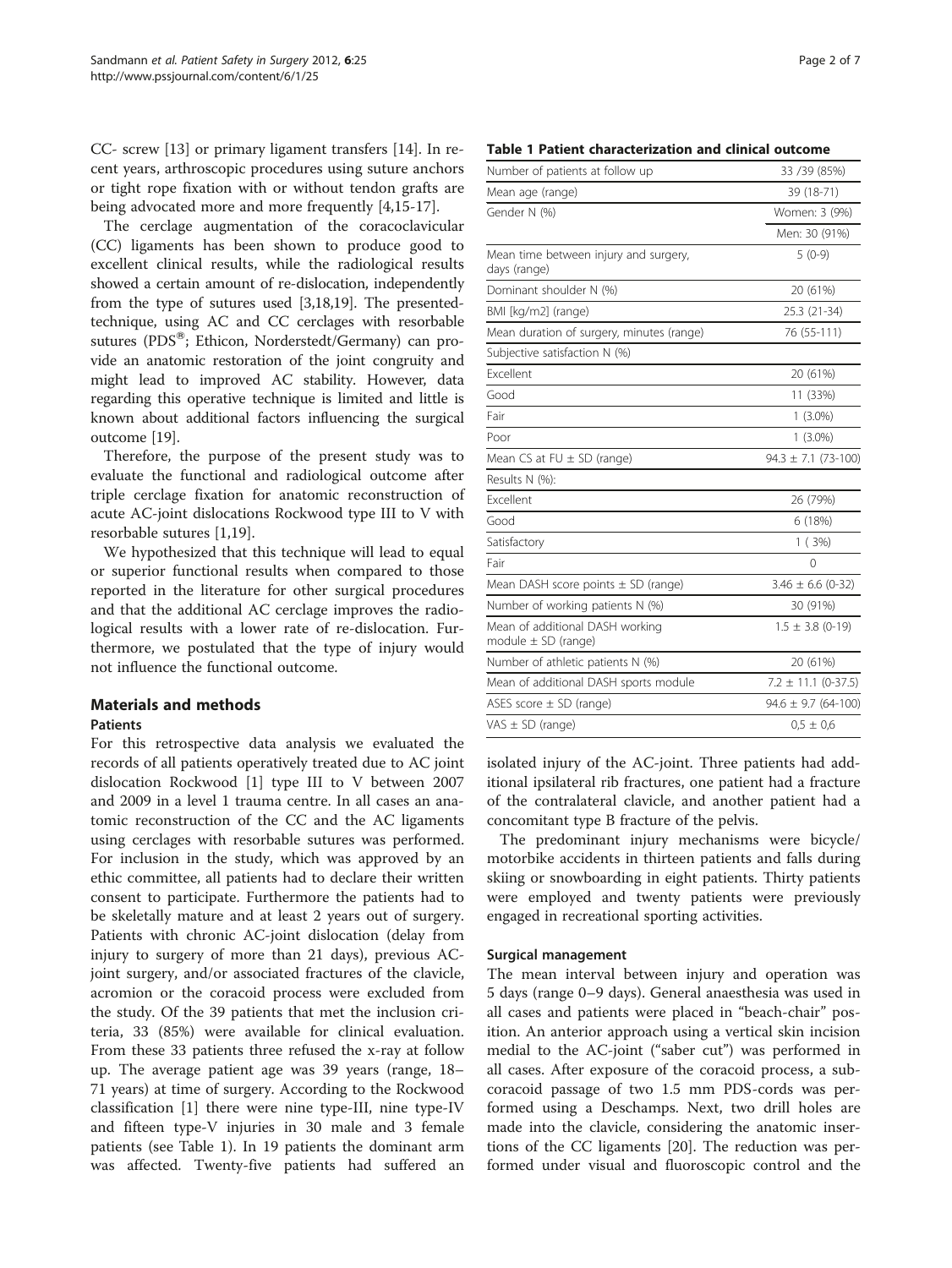sutures were tightened after transosseous passage of the clavicle. An anatomic reduction of the joint was performed, though published data have shown a an elongation of the PDS material [\[2,21-23](#page-6-0)]. In addition, the AC ligament complex was reconstructed by use of a transosseous 1.0 mm  $PDS^{\circledR}$  cerclage (see Figure 1). Finally, the trapezoid/deltoid fascia was reconstructed and torn disci in the AC- joint were removed.

For postoperative management, the shoulder was immobilized in a sling (Medisling®, Medi, Bayreuth, Germany) for six weeks. Passive and active (gravityassisted) exercises out of sling were started under physiotherapists supervision two days after surgery limiting the range of motion to 90° of shoulder flexion and abduction. Six weeks after surgery, the sling was removed and full range of motion allowed. Heavy weight lifting and overhead sporting activities were restricted for 12 weeks postoperatively.

## Evaluation

At time of follow-up all patients were invited for clinical evaluation. Personal interviews and physical examinations were carried out by an independent investigator (L.M), not involved in the patients initial treatment. The Constant- Murley score [\[24](#page-6-0)], the DASH Score, the ASES score, the Simple Shoulder Test and the VAS were recorded.

The radiological evaluation included weighted shoulder radiographs (10 kg each side) in anterior-posterior (A-P) direction ("panorama view", see Figure [2\)](#page-3-0) pre-operatively,



post-operatively and at time of follow-up. Additionally, we performed axial radiographs of the operated shoulder to describe the vertical and the A-P translation of the AC-joint. According to Hessmann et al. [\[25\]](#page-6-0) the radiographs were analyzed by measuring the CC distance (CCD = distance between the inferior rim of the clavicle and the superior rim of the coracoid) on both shoulders. Moreover, the vertical AC distance (vACD = distance between the superior rim of the clavicle and the acromion) was evaluated. On the axial view, the horizontal acromio-clavicular distance, meaning the distance between the anterior rim of the clavicle and the anterior border of the acromion, was measured. The congruity of the AC joint, the presence of degenerative changes of the AC joint, and periarticular ossifications were investigated by three authors independently (GHS, FM, SS). CC ligament calcifications were classified as absent, minor (i.e. spots or small ossicles) and major (i.e. almost complete bridging between the coracoid process and the clavicle) [\[18](#page-6-0)].

# Statistical analysis

Statistical analysis was performed by an independent data analyst using the SPSS version 13.0 software (SPSS, Chicago, Illinois). The Mann–Whitney-U test was used for the qualitative data analysis. The significance level was set as  $p \leq 0.05$ .

# Results

33 of the 39 included patients (85%) were available for follow up and returned for clinical and radiological assessment. From the 33 patients six refused the x-ray at follow up. The mean duration of follow up was 32 months (range 24–58 months).

#### Clinical outcome

On self-evaluation, 31 patients (94%) graded their functional results as excellent or good, and two graded their results as fair and poor. The results of the selfevaluation could be confirmed by the results in the different evaluated shoulder scores (see Table [1](#page-1-0)).

The mean absolute Constant-Murley score (CS) [[24](#page-6-0)] was  $94.3 \pm 7.1$  (range  $73-100$ ) with an age and gender correlated Constant score (agCS) of  $104.2\% \pm 6.9$  (88-123%). According to Boehm et al. [\[26](#page-6-0)] these results were subdivided in the following categories: twenty-six excellent results (100–91 points), six good results (89–80 points) and one satisfactory result (79–70 points). There was no significant correlation between the agCS and the grade of injury according to the Rockwood classification  $(p = 0.39)$ . The agCS was 103.2% for Rockwood type III injuries, 101.7% for Rockwood type IV injuries and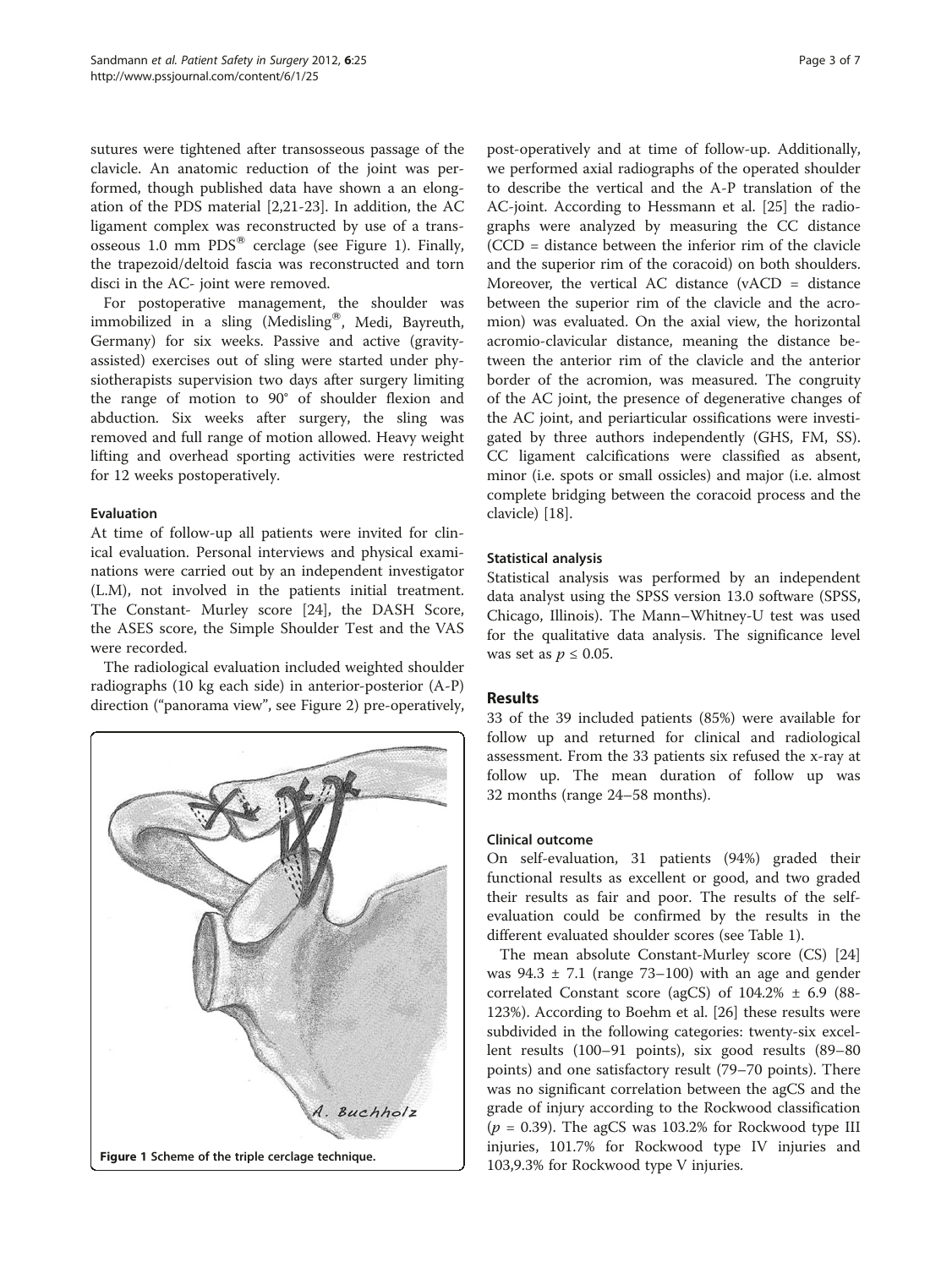<span id="page-3-0"></span>

The mean DASH score was  $3.46 \pm 6.6$  points, and 18 patients reached the maximum score of 0 points. The additional working module (30 of 33 were at work) was  $1.5 \pm 3.8$  points and twenty-three patients (82%) reached the maximum of 0 points.

Twenty patients regularly participated in sports and reached mean 7.2 ± 11.1 points in the DASH sports module. Of these patients, 10 (50%) reached their preinjury sports activity level at a mean of 17 weeks with the maximum amount of 0 points.

The mean ASES score was  $94.6 \pm 9.7$ , and 17 patients (52%) reached the maximum of 100 points. Evaluating the Simple Shoulder Test (SST), we found that six patients were not able to carry a weight of 9 kg on the injured site. Additionally, four patients could not sleep on the affected side and four patients were not able to throw overhead.

On visual analogue scale twenty-five patients had no pain at all, five patients had very slight pain (i.e. VAS=1) and two patients had intermittently a medium pain revealing a value of 5, a regular pain medication was denied. The mean VAS value was  $0.5 \pm 0.6$ .

Clinical examination showed no limitation of the range of motion in abduction, flexion, external and internal rotation compared to the contralateral shoulder. The BMI was on average  $25.3 \text{ kg/m}^2$  and twenty patients had normal body weight while thirteen patients were overweight with a BMI > 25 kg/m<sup>2</sup>. There was no significant correlation between the BMI and the functional outcome measured by the age and gender correlated Constant score (p=0.79).

#### Radiological outcome

For radiological evaluation, the pre-operative, the postoperative and the x-rays obtained at time of follow-up were reviewed (see Table [2](#page-4-0)).

A significant difference was found in the CCD between pre-operative and post-operative radiographs on day two after surgery (19.1 mm± 4.18 vs. 9.0 mm± 3.84, p<0.001). At time of follow-up, the CCD had significantly increased to 12.2 mm± 3.12 (p<0.001), compared to the post-operative value (9.0 mm) and to the CCD of the contralateral uninjured shoulder  $(9.7 \text{ mm} \pm 1.84,$ p<0.001). For detailed analysis the results were subdivided into three groups with respect to the CCD difference to the contralateral side: <5 mm, 5-10 mm and >10 mm. There were 28 patients (85%) with a distance  $<$  5 mm, 4 patients with a distance of 5-10 mm (12%), and 1 patient with a CC distance of more than 10 mm. There was no statistical correlation between the clinical outcome (measured by the Constant score) and the radiological outcome (CC- difference to the unaffected side) with a Spearman- correlation coefficient of 0.07, p=0.83.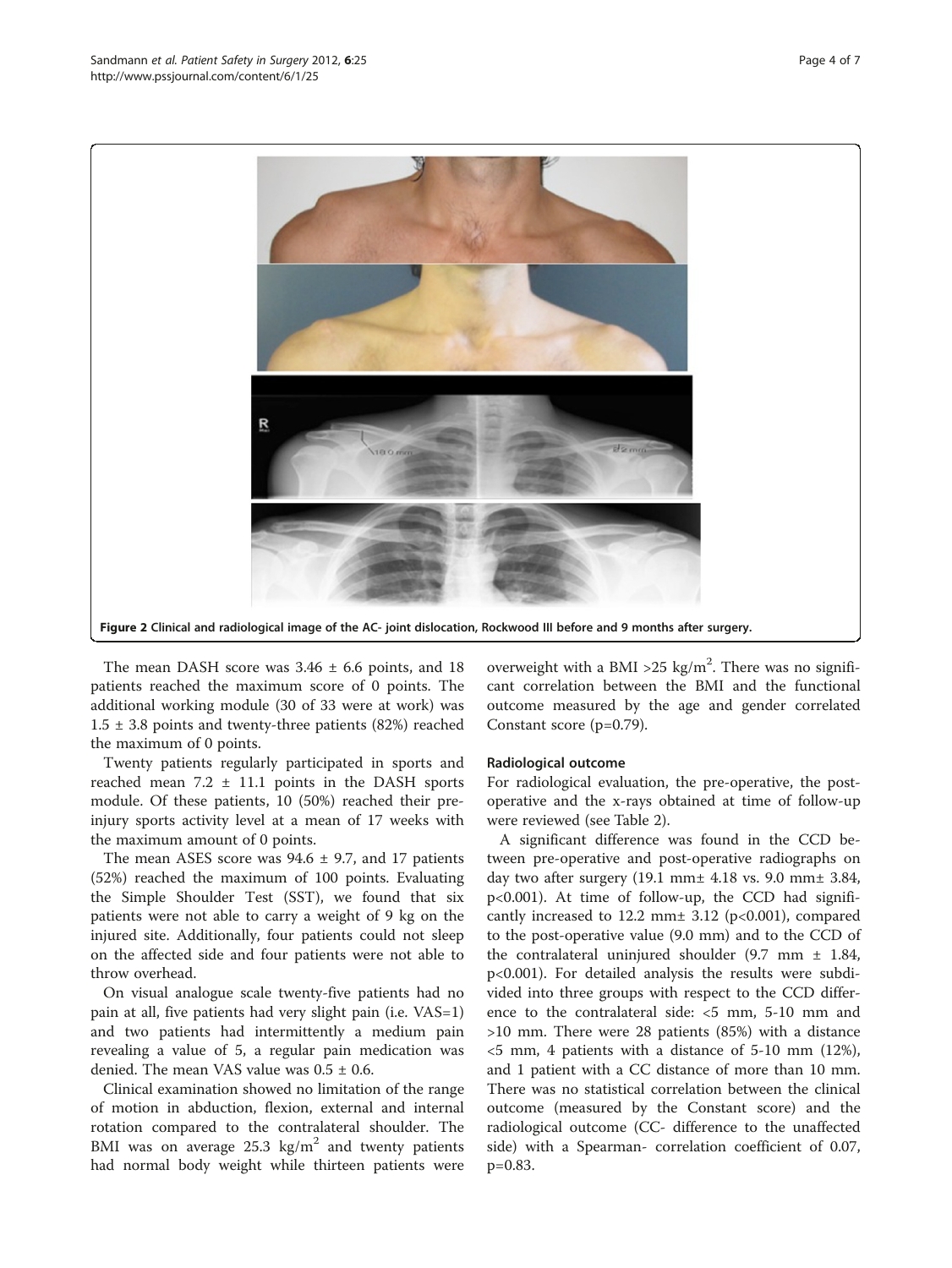#### <span id="page-4-0"></span>Table 2 Radiological results

| Mean CC distance before surgery (mm),<br>injured side                          | $19.1 + 4.18$   |
|--------------------------------------------------------------------------------|-----------------|
| Mean CC distance after surgery (mm),<br>day 2 after surgery                    | $9.0 + 3.84$    |
| Mean CC distance at last follow-up (mm),<br>injured side                       | $12.2 \pm 3.12$ |
| Mean CC distance (mm), unaffected side                                         | $9.7 \pm 1.84$  |
| P-value between injured side at follow-up<br>and unaffected side               | < 0.001         |
| N of patients (%) with CC distance in<br>comparison to the contra-lateral side |                 |
| $< 5$ mm                                                                       | 28 (85%)        |
| 5-10 mm                                                                        | 4 (12%)         |
| $>10$ mm                                                                       | 1(3%)           |
| Vertical AC distance (mm) before surgery                                       | $11.9 + 4.11$   |
| Vertical AC distance (mm), day 2 after surgery                                 | 0.7             |
| Vertical AC distance (mm) last follow-up                                       | $3.5 + 4.1$     |
| Displacement measured on axial x-ray                                           |                 |
| Acromio-clavciular displacement before<br>surgery (mm), injured side           | $13.2 \pm 10.2$ |
| Acromio-clavicular displacement (mm),<br>last follow-up                        | $0.91 \pm 6.5$  |
| P-value between injured side at follow- up<br>and unaffected side              | p < 0.001       |

For the vertical AC distance, a mean of 11.9 mm± 4.11 was found for pre-operative radiographs. Two days after surgery this distance was  $0.7$  mm $\pm$  3.9 (p<0.001) and increased up to 3.5 mm  $\pm$  4.1 (p= 0.006) at follow-up. We found a slight over-reduction in twelve patients (12/ 33, 36%) at day two, but only in one patient at time of follow up.

The axial x-ray was used for evaluation of the acromio- clavicular alter displacement. When measuring the distance between the anterior edge of the clavicle and the acromion on the axial the mean distance was 13.2 mm $\pm$  10.2 pre-operatively and 0.91  $\pm$  6.5 at follow up (p< 0.001). In 30 patients (92%) the axial view showed the anterior border of the clavicle within 1 cm ventral or dorsal of the anterior rim of the acromion.

In 10 patients (30%) we found signs of calcifications of the coraco-clavicular ligaments, but all calcifications could be graded as minor according to Dimakopoulos [[18\]](#page-6-0). In 6 patients (18%) radiological signs of osteoarthritis of the AC joint occured at time of follow-up, but only one patients showed clinical signs with soreness, tenderness to palpation and positive cross body test.

There was no significant correlation between the CC calcification and the functional outcome measured by the Constant score (p=0.39), nor between osteoarthritis of the AC joint and the Constant score (p=0.38).

The average surgery time was 79 minutes (range 55– 111 min). Regarding complications, an early failure of the cerclage reconstruction with complete re-dislocation was found in three patients (8%). In two cases revision surgery was performed, which revealed a knot breakage of the PDS sutures. At final follow up both patients showed excellent functional results (agCM score 95%, respectively 107%).

The third patient presenting with a CC distance of >10 mm at time of follow-up refused revision surgery due to subjective satisfaction (agConstant score of 102%).

Wound infections or nerval irritations did not occur in any of the cases.

## **Discussion**

The purpose of our study was to analyze the clinical and radiological results after an anatomic CC and AC cerclage stabilization for acute AC joint dislocations and we found the presented open technique for AC joint reconstruction to provide good and reliable clinical and radiological results (see Figure [2\)](#page-3-0) with low complication rates.

Today, more than 80 open and arthroscopic surgical procedures have been described for the treatment of complete AC joint separations. The main goal of surgical treatment is to reduce the dislocation and create an environment for proper soft tissue healing and subsequently persistent AC joint stability. Still, reviewing the current literature, it remains uncertain, which technique provides best restoration of the AC joint anatomy and whether postoperative radiological alterations of the AC joint anatomy influence the functional outcome. One might speculate that the additional use of allografts or autografts as biological constructs provide a better longterm durability, but studies with long term follow-up are still missing. In addition, we treated only acute AC joint dislocations in our study group.

Especially techniques using a rigid fixation like the Bosworth screw [[13\]](#page-6-0) have failed to achieve optimal results, as the clavicle and the AC joint are highly flexible. According to Lim [[27\]](#page-6-0) the clavicle rises in full overhead elevation up to 35 degrees and rotates along its long axis by 45 degrees.

So the cerclage technique as a semi- rigid fixation provides a good operative treatment option for acute acromioclavicular joint dislocations and has been shown to lead to favorable clinical results [\[2,25,28\]](#page-6-0). Many studies used non-resorbable sutures, which are generally stiffer than resorbable sutures like  $PDS^{\otimes}$  (Ethicon, Norderstedt/ Germany) and might therefore lead to stress fractures of the coracoid process as described in literature [[29\]](#page-6-0). Anyway, we did not find any fractures or erosions of the coracoid process in the evaluated patients. However, being aware of the material properties of  $PDS^{\omega}$ sutures [\[21-23](#page-6-0)], an anatomic or at the utmost vertical over-correction of 3 mm at time of surgery resulted in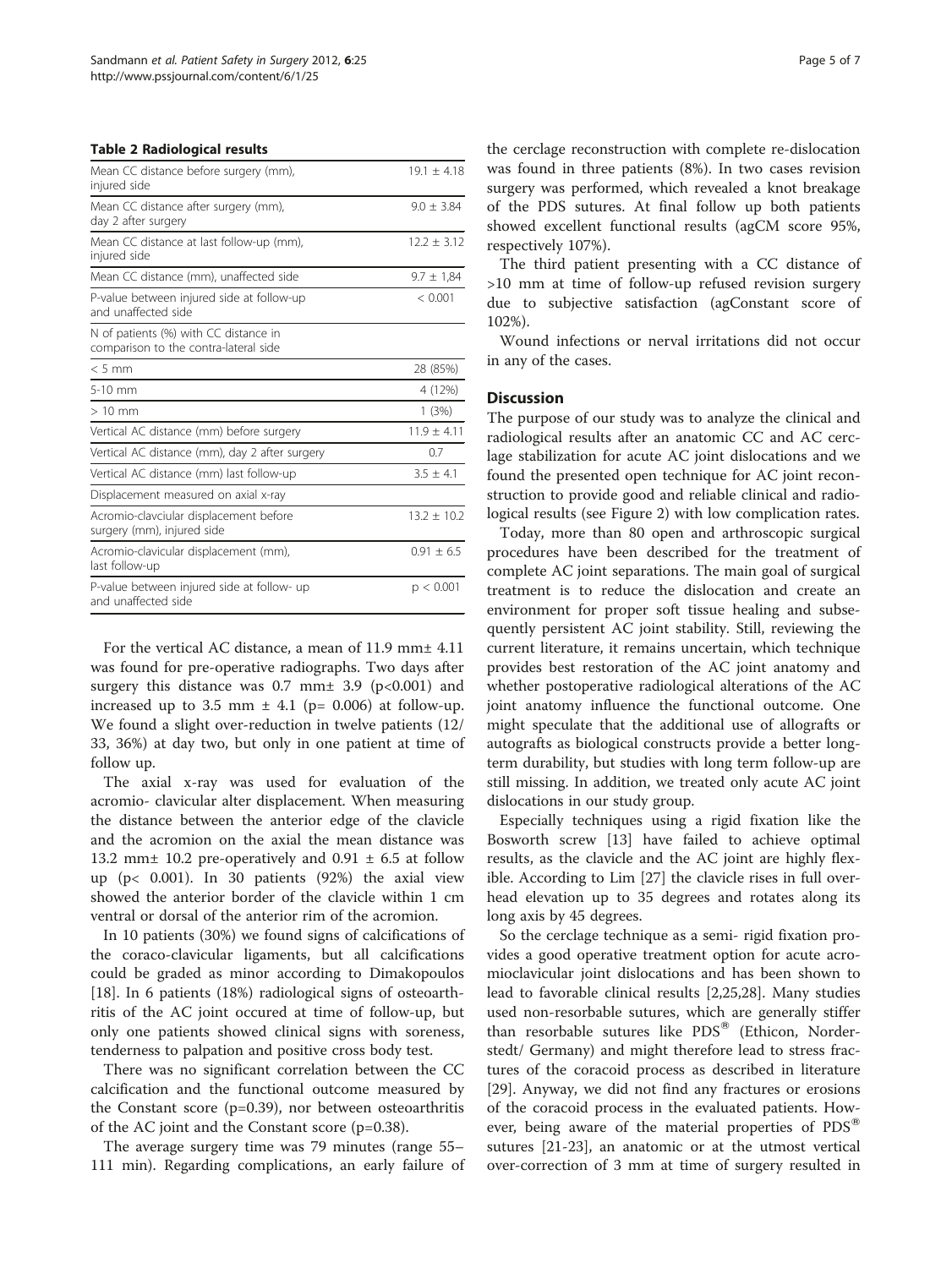an almost anatomic reduction at time of follow-up. 28 patients of the radiologically examined 30 patients (93%) had a CC difference of up to 5 mm compared to the contralateral side. Nevertheless, we had 5 patients with insufficient reduction and two of them had to undergo early revision surgery due to knot breakage. The remaining secondary failures can by explained by the elongation of the resorbable sutures.

However, biomechanical cadaveric studies showed that the cerclage techniques lead to an anterior displacement of the clavicle [\[30,31](#page-6-0)], being one of the major disadvantages of this technique. So we used an anatomic AC joint reconstruction with two CC cerclages and one AC cerclage to allow for clavicle rotation, but limit the anterior displacement. We could show that by the use of the additional AC cerclage the horizontal displacement could be reduced and that in 30 of 33 patients the anterior rim of the clavicle was within 10 mm anterior or posterior of the acromion. These results correlate well with a cadaver study by Beitzel et al. [\[32\]](#page-6-0), who found in the native shoulder specimen a mean anterior translation of the clavicle of 7.92 mm± 1.69 mm and a posterior translation of 7.84 mm± 2.09 mm when applying a load of 70 N.

Radiologically, the rate of AC osteoarthritis or degenerative alterations was 19%, and the rate of calcifications of the CC ligaments was 30%. The lower radiological alterations seen in the present study compared to the study of Greiner et al. [[2](#page-6-0)] (rate of calcifications: 68%, radiologic signs of osteoarthritis: 74%) might be due to the shorter follow-up in the present study (32 months vs. 70 months). However, Dimakopoulos et al. [[18](#page-6-0)] reported no signs of osteoarthritis in their cohort after doublecerclage reconstructions of the CC-ligaments at a similar follow-up of 33.2 months. Therefore, the decisive factors for development of these changes need to be defined.

Ladermann et al.[\[3\]](#page-6-0) used a double cerclage technique with non-absorbable sutures equal to the present technique and found that patients with a CC distance <5 mm showed significantly better results in the Constant Murley score and the DASH score in comparison to patients with a subluxated AC joint ( $P < .005$ ). This could not be supported by our study, however the number of patients having  $CCD > 5$  mm (n=2) was too small to ensure statistical power.

Although a postoperative increase of the CC distance was noticed in 73% of the patients, the overall clinical results were good to excellent. This finding supports former studies showing that a residual AC dislocation does not imperatively lead to complaints or loss of strength [[2,9,33\]](#page-6-0), so that the radiological results appear to have minor correlation to clinical outcome.

Operative treatment of acromioclavicular joint dislocations with the described cerclage technique is a safe AC reconstruction technique: The AC and CC ligaments are

reconstructed anatomically, the technique is easy to handle, provides good to excellent clinical results as shown by the clinical scores and the use of absorbable material makes a hardware removal unnecessary.

Furthermore, the AC discus can be examined or removed if necessary and the reconstruction of the delto-trapezoideal faszia can be performed, particularly in type V injuries.

Nevertheless, in the past few years all-arthroscopic techniques have emerged and several studies have shown good to excellent clinical and radiological results [\[4,34](#page-6-0)], though the important deltoideo-trapezoidal fascia is not addressed by these techniques [\[10](#page-6-0)].

The major advantage of these arthroscopic procedures is that concomitant shoulder injuries can be detected and addressed at the same time if necessary. In a study by Tischer et al. [[35\]](#page-6-0) 18% of patients with AC joint dislocation grade Rockwood III-V had intra-articular pathologies such as SLAP lesions or injuries of the rotator cuff. However, complications caused by an overly marginal placement of the tunnels in the coracoid process leading to a dislocation of the tight rope<sup>®</sup> (Arthrex, Naples/USA) or a fracture of the coracoid process [[29\]](#page-6-0) have been described, so that this technique is reserved to experienced shoulder arthroscopists.

The present study has several limitations, including a relatively small number of patients in each Rockwood type subgroup with a subsequent decrease in power as well as its retrospective and non-randomized design. A long-time follow-up would be needed to finally determine the incidence of posttraumatic alterations of the AC joint.

Nevertheless, the study has the strength of assessing seven outcome measurements including Constant score, DASH score, ASES score, VAS, Simple Shoulder Test, physical examination findings and radiographic evaluation in two planes in a suitable number of treated patients.

# Conclusion

The described technique turned out to be an interesting alternative to conventional AC reconstruction techniques given the improved anatomic reconstruction as well as its simplicity and reproducibility. The clinical results were good to excellent and radiological results showed an almost anatomic reconstruction. Radiological postoperative changes like the increase of CCD over time, occurrence of AC osteoarthritis or CC calcifications did not have significant influence on the functional outcome at final follow up.

Future research needs to evaluate the effects of the additional cerclage in the long term. Due to the tendency of  $PDS^{\circledast}$  to stretch after surgery, we recommend a slight over-correction of 3 mm in the horizontal plane and a restrictive rehabilitation scheme with limited range of motion to 90° in abduction and flexion for six weeks.